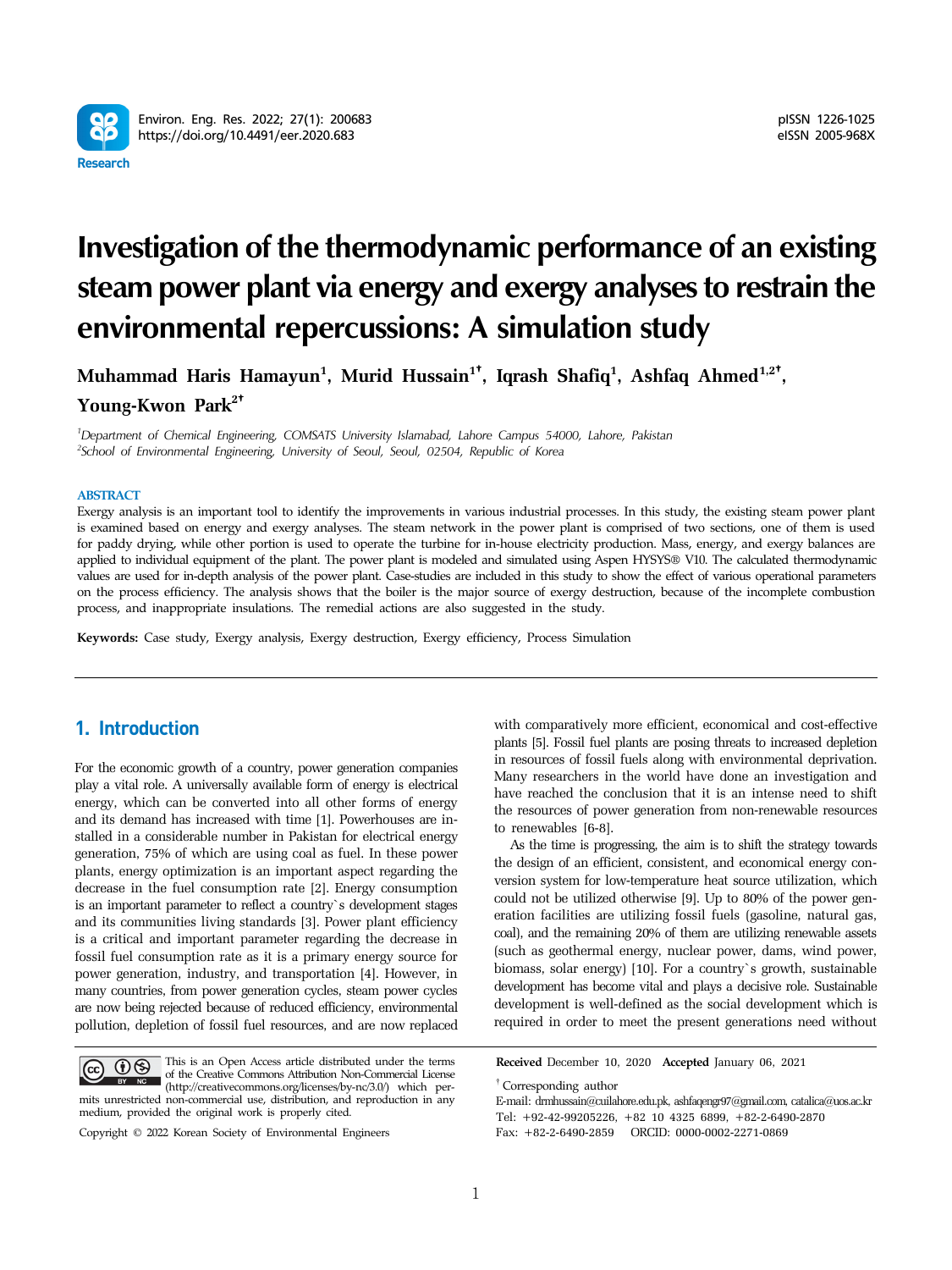putting a risk at the needs of future generations [11-13]. Sustainable development demands that an industry, which is mainly based on non-renewable resources needs to be transformed into one based on renewable resources [14].  $1^{\text{st}}$  and  $2^{\text{nd}}$  laws of thermodynamics can be effectively used for energy and exergy analysis, which provide information regarding heat losses & processes irreversibility [15].

Exergy analysis is a useful tool for the representation of variance among energy damages and internal irreversibility in the processes [16].  $1<sup>st</sup>$  law of thermodynamics is usually used for calculations of energy efficiency. However, the  $1<sup>st</sup>$  law of thermodynamics is not enough to carry out the optimization of steam power cycles. Coupling of  $1<sup>st</sup>$  law with the  $2<sup>nd</sup>$  law of thermodynamics is required and is a useful tool regarding power system analysis in terms of energy and exergy. Exergy outlet can be defined as the system`s maximum useful output work. Exergy destruction/lost work can be defined as the sum of each component`s lost work in a power plant. Lost work can be estimated by tracking each individual equipment lost work and summing all these [17, 18]. During power plant operation, a part of the energy is rejected to the environment i.e., in surface condenser operation, saturated steam is condensed by heat exchange with cooling water pumping from the cooling tower, cooling water temperature is lowered by heat exchange with air, but the heat carried away with the air is not recovered and rejected to the environment. This type of energy is called Anergy [19].

Rankine cycle and combined cycle energy and exergy analysis were studied by Kaushik et al. [20] concluded that although condenser is the largest source for energy losses, boiler offers maximum exergy loss especially in the combustion processes, can happen due to incomplete combustion phenomena & insufficient insulation. The boiler of the steam power plant was analyzed on basis of energy and exergy by Khani et al. [21], concluded that exergy efficiency is increased to 0.19% & 0.37%, respectively as excess air fraction is decreased to 0.4 and 0.15. Furthermore, with the decrease in temperature of flue gases leaving the stack, from 137°C to 90°C, the increase in exergy efficiency was about 1.5%. Hamedan Steam power plant exergy study was done by Ameri et al. [22]. The analysis included the effect on total efficiency due to changes in environmental temperatures and unit loads. The authors concluded that % plant efficiency is increased if the air is preheated before sending into the boiler.

Equipment in HRSG of combined cycle power plants were analyzed based on energy and exergy analysis by Kaviri et al. [23]. Parameters investigated in the research comprised of the pressure of steam drum, and heat exchanger arrangements in HRSG for high and low-pressure parts. Combined cycle energetic, and exergy analyses were done by Ganjehkaviri et al. [24]. This combined cycle is associated with HRSG. For different components of the cycle, energetic, exergy and economic balances were applied. Based on the steam turbine exhaust, optimization was done for the plant. Energetic and exergy efficiencies were calculated as a function of the outlet vapor quality. The analysis showed that the optimized conditions of the system were achieved for the outlet vapor quality of 88%, consequently, decreasing the total operational cost of the cycle. Taillon and Blanchard [25] suggested new graphs for the determination of the exergy efficiency of thermal power plants. These graphs were helpful to determine the efficiency ranks as compared to the usually attained values for the industrial systems. Memon et al. [26] used three approaches/parameters for the thermodynamic study of a combined cycle power plant: exergo-economic, exergo-environmental, and statistics. Energy, exergy, and economic balances were applied to the complete system. The effect of operational conditions on the efficiencies (energy, exergy), power generation, and emissions was examined to obtain the optimized operational conditions of the plant. For the development of exergo-economic analysis, objective function is taken as the extension of exergy efficiency and minimization of total operating cost.

The present research aims to evaluate the efficiency of an operational power plant based on energy and exergy analyses. The model of the power plant is prepared, modeled, and simulated in Aspen HYSYS® V10. Exergy efficiency (%) and exergy destruction rate (kW) of individual equipment in the power plant are computed. Case studies are included in this study to analyze the effect of various operational parameters on the % efficiency of the various equipment.

## 2. Model Development

The power plant, under consideration, is operating on the principles of the Rankine and is installed in Pakistan. The model of the steam power plant is prepared/modeled and simulated in Aspen HYSYS® V10.

Fig. 1 represents the operational hierarchy of the power plant. The power plant consists of a rice processing facility for which a powerhouse section is installed in the plant premise for the electricity generation and steam supply to the rice-processing facility.

Underground raw water is pumped to the water storage tank using deep-well turbines. Water is pumped to the reverse osmosis plant (R.O.) for the removal of total dissolved and suspended solids. R.O. water is then pumped to the mixed bed polisher (MBP) unit for the preparation of demineralized water. Water at the outlet of MBP unit is suitable to be utilized as boiler feed water, as it contains very small fractions of solids, iron, and silica (in acceptable limits). However, dissolved oxygen (DO) cannot be removed from these sections. Therefore, water is the sent to de-aerator tank, where the DO removal takes place by counter-current contact with saturated steam (coming from low-pressure header). This saturated steam is supplied to the deaerator at 7 bar and 210°C. Water at the outlet of deaerator is termed as "boiler feed water (BFW)", which is heated in the economizer (by heat exchange with flue gases coming from the furnace), and then to steam drum. The flue gases are produced in the combustion chamber due to the combustion of rice-husk as a fuel.

For the combustion process, both primary and secondary air are utilized, which are fed to the combustion chamber using two forced draft fans. The flue gases exchange heat in the following sequence: with the steam in two superheaters to produce superheated steam, water in the steam drum to produce saturated steam, boiler feedwater in the two economizers, and with the air in the air preheater. Since, ash is produced in this process, and flue gas may be carrying some ash with it, therefore, the scrubber is installed (at the downstream of the air preheater) to remove the ash contents from the flue gases by water spraying, and then is then vented at ambient conditions. Secondary air is preheated in the air-preheater and sent to the furnace.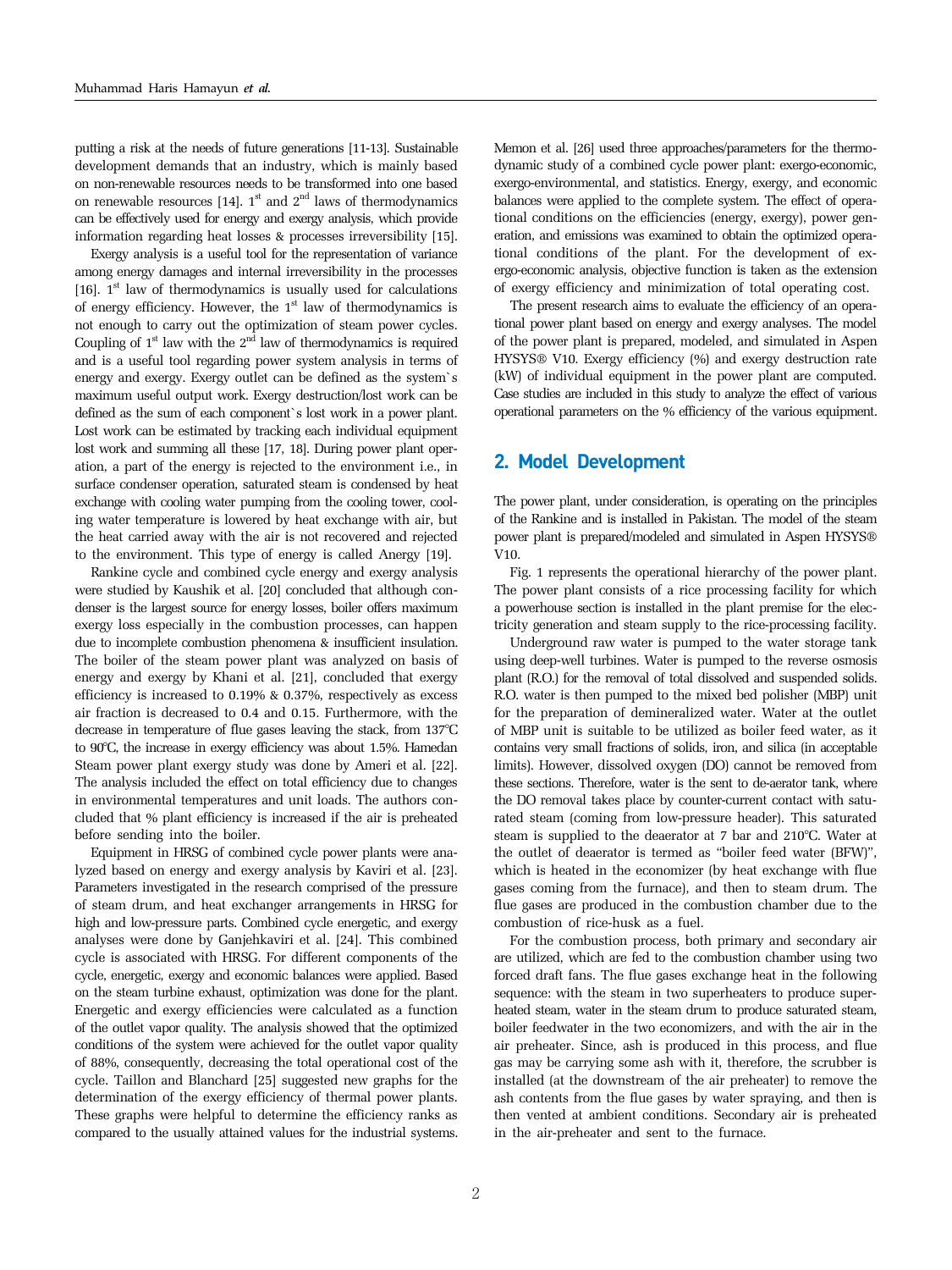

Fig. 1. Schematic diagram of the steam power plant.

**Table 1.** Operational Conditions of the Steam Power Plant

| <b>Operating Parameters</b>                                 | <b>Value</b> | Unit         |
|-------------------------------------------------------------|--------------|--------------|
| Flow rate of fuel                                           | 5,000        | kg/h         |
| Flow rate of secondary air                                  | 69           | $m^3/h$      |
| Flow rate of primary air                                    | 134          | $m^3/h$      |
| Temperature of boiler feed water                            | 101.0        | $\mathrm{C}$ |
| Pressure of boiler feed water                               | 51.0         | Bar          |
| Flow rate of steam produced from boiler                     | 20,000       | kg/h         |
| Temperature of steam produced from boiler                   | 400.0        | $\mathrm{C}$ |
| Pressure of steam produced from boiler                      | 50.0         | Bar          |
| Steam flow rate to turbine                                  | 15,000       | kg/h         |
| Steam flow rate to production $+$ deaerator                 | 5,000        | kg/h         |
| Power produced                                              | 2,970        | kW           |
| Temperature of steam supplied to production $+$ deaerator   | 210.0        | $\mathrm{C}$ |
| Pressure of steam supplied to production $+$ deaerator      | 7.0          | Bar          |
| Temperature of saturated steam from turbine                 | 45.0         | $\mathrm{C}$ |
| Pressure of saturated steam from turbine                    | 0.1          | Bar          |
| Condensate temperature from steam condenser to storage tank | 45.0         | $\mathrm{C}$ |
| Condensate pressure from steam condenser to storage tank    | 10.0         | Bar          |
| Cooling water temperature at inlet of condenser             | 32.0         | $\mathrm{C}$ |
| Cooling water pressure at inlet of condenser                | 2.0          | Bar          |
| Cooling water temperature at outlet of condenser            | 35.9         | $^{\circ}C$  |
| Cooling water pressure at outlet of condenser               | 1.9          | Bar          |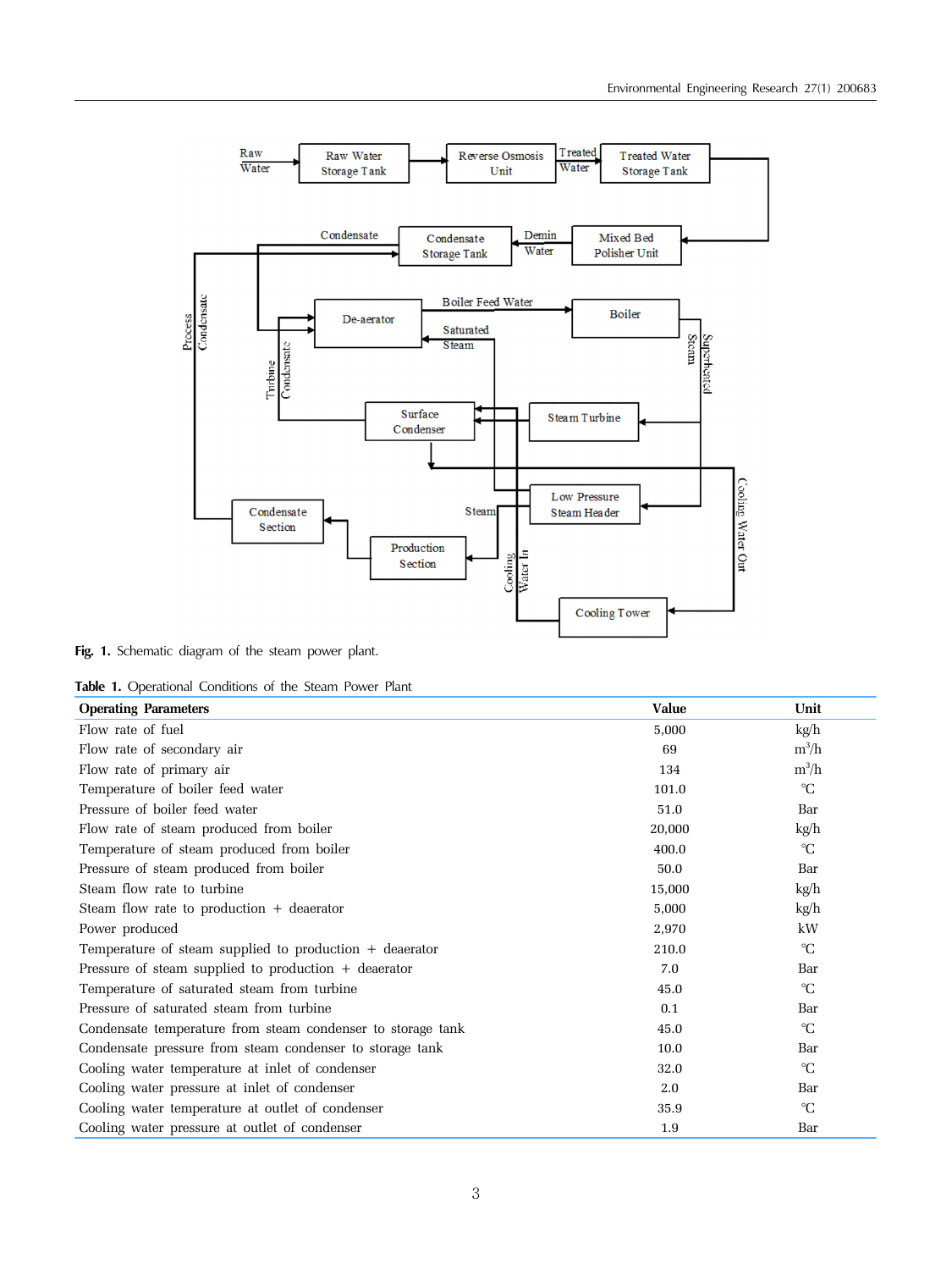Water enters the steam drum at 210 - 220°C and saturated steam is produced from the steam drum, which is converted to superheated steam in the superheaters. The superheated steam is divided into two streams/fractions; one of the fraction is sent to the low-pressure header, where saturated steam is produced, part of which is sent to the deaerator, while remaining part is sent to the rice processing facility, while second fraction is sent to the turbine, where superheated steam does work in the steam turbine, and the electricity is produced. The saturated steam leaves the turbine, which is condensed in the water-cooled condenser, and recycled to the deaerator tank. Cooling water (from the cooling tower) is used to condense the saturated steam in the condenser. The operational conditions of the steam power plant are presented in Table 1.

## 3. Analysis of The Equipment

For in-depth analysis of the steam power plant, following parameters are fixed:

- Steady state
- Kinetic and potential exergies are neglected.
- Reference conditions  $(P_0 = 1$  bar and  $T_0 = 25^{\circ}C$ .
- The adiabatic system is considered for calculation purposes.

The thermodynamic property package selected for the system is "Peng-Robinson". Thermodynamics parameters (enthalpy, and entropy) are calculated using Aspen HYSYS® V10 and are used in the detailed calculations of the steam power plant.

### 3.1. Boiler

The fuel used in the process is rice-husk. The chemical exergy of the fuel is released during the combustion in the boiler, which is transferred to the water. The power plant makes use of two types of rice husk, having a difference in calorific values, namely, new rice husk having a calorific value of 14,500 kJ/kg, and old rice husk having a calorific value of 13,700 kJ/kg. However, the analysis is carried out based on new rice husk as a fuel. To perform exergy analysis, the exergy flows are calculated for each stream, with specific enthalpy and entropy values calculated at reference conditions. For a boiler, exergy destruction (kW) and efficiencies (%) are calculated as follows:

$$
(E_d) = (m_f \Psi_f) + (m_{sa} \Psi_{sa}) + (m_{pa} \Psi_{pa}) - (m_a \Psi_a) - (m_{fg} \Psi_{fg}) - (m_s \Psi_s)
$$
\n(1)

$$
Exercise y efficiency (% \epsilon) = \frac{(ma \Psi a) + (mfg \Psi fg) + (ms \Psi s)}{(mf \Psi f) + (ms \Psi a) + (mpa \Psi pa)} \times 100 (2)
$$

## 3.1.1. Fuel exergy

The fuel used in the boiler is rice husk. For the calculation of fuel chemical exergy, its composition is required which is presented in Table S1.

Rosen [21] has quantified an equation that is helpful in calculating the chemical exergy of rice husk. Overall exergy of fuel can be calculated given the individual component`s standard chemical exergy and molar ratio.

| Table 2. Chemical Exergy Values of Rice-Husk Components |  |  |  |  |
|---------------------------------------------------------|--|--|--|--|
|---------------------------------------------------------|--|--|--|--|

| <b>Component of Rice husk</b> | Chemical Exergy (kJ/mol) |
|-------------------------------|--------------------------|
| Carbon (C)                    | 410.26                   |
| Hydrogen $(H_2)$              | 236.10                   |
| Sulfur $(S)$                  | 609.60                   |
| Water $(H2O)$                 | 9.49                     |
| Ash                           | 8.20                     |
| Oxygen $(O_2)$                | 3.97                     |
| Nitrogen $(N_2)$              | 0.72                     |

where,

 $N_f$  = Mole fraction of each component in fuel

 $\Psi_{ch,f}$  = Standard chemical exergy of each component in fuel

 $\Psi_f = N_f \times \Psi_{ch,f}$ 

(3)

The chemical exergy values of individual components are presented in Table 2**.**

#### 3.1.2. Flue gases leaving from boiler

Flue gases (produced in the combustion chamber of the boiler) leaves the furnace at a temperature of 805.15 K. Since the gases are at high temperature, the temperature is reduced by heat exchange with boiler feed water which increases its temperature from 373.75 K to 493.15 K, while flue gases temperature reduces to 429.15 K. The flue gases come in countercurrent direct contact with raw water which removes the fly ash from the flue gas and flue gases leave the stack at a temperature of 313.15 K. For the demonstration of the chemical exergy of the combustion products, the equation was stated by Ahmadi and Toghraie [27], presented as follows:

$$
\Psi_{g} = \Sigma x_{i} e_{ch,i} + RT_{o} + \Sigma x_{i} \ln x_{i}
$$
\n(4)

Where,

 $e_{ch,i}$  = Individual component molar chemical exergy  $X_i$  = Individual component mole fraction of combustion product

## 3.1.3. Air entering the boiler

Primary and secondary airs are supplied to the combustion chamber by using forced draft fans. Secondary air is mainly used to spread the rice husk in the combustion chamber. Primary air is pre-heated to a temperature of 435.15 K and then fed to the combustion chamber. The composition of the air used in the process is presented in Table S2.

### 3.2. Turbine

The steam turbine is installed at the site to meet the electricity demands of the plant. The steam turbine can produce 2.97 MW (2970 kW) electricity. Superheated steam produced from the boiler at a temperature and pressure of 673.15 K and 50.5 bar respectively, enters the turbine, and its energy is utilized to produce work. The saturated steam leaves the steam turbine which is condensed in a condenser. The balances of the turbine are applied as follows:

Mass Balance: 
$$
m_1 = m_2
$$
 (5)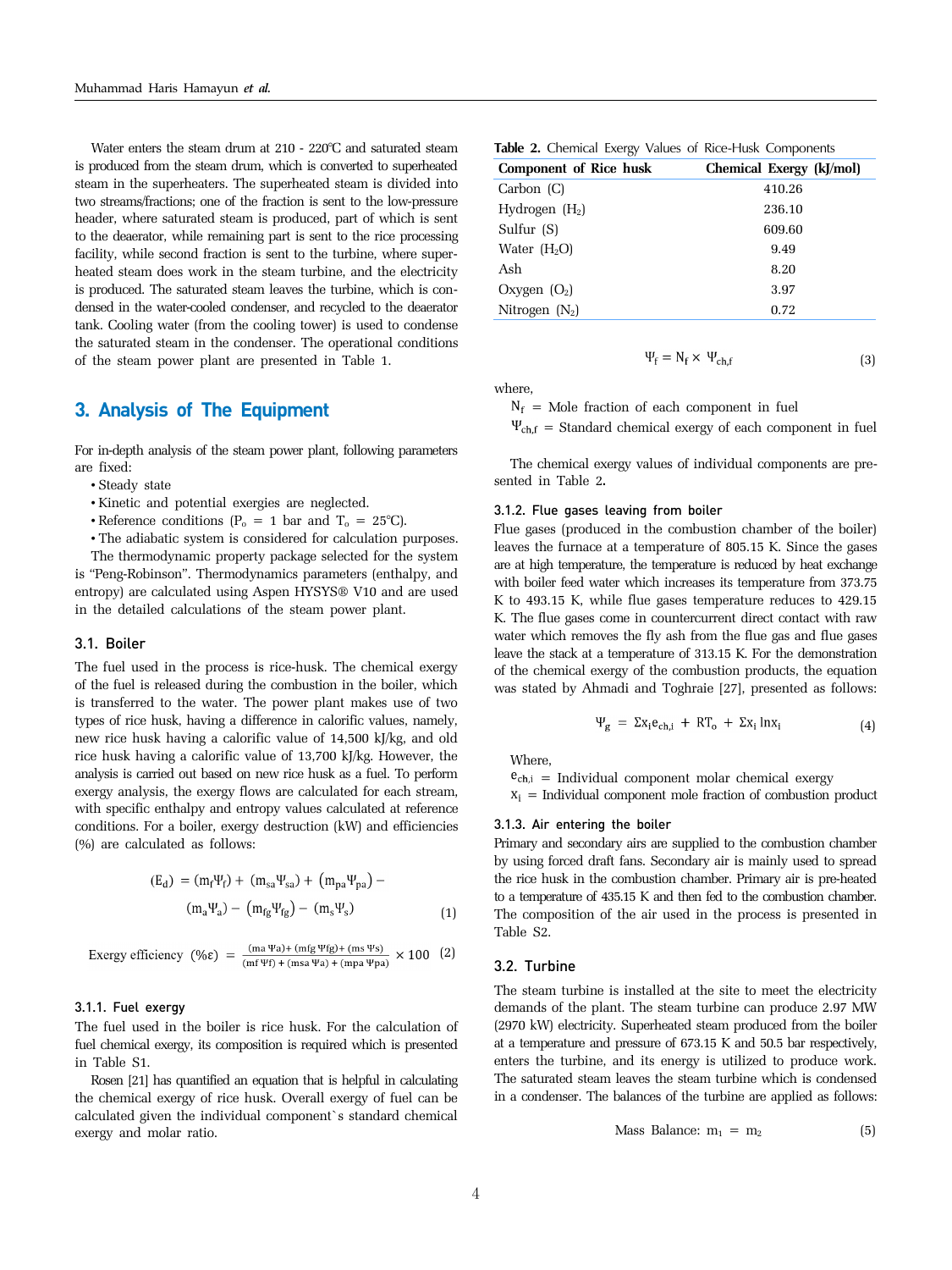Energy Balance: 
$$
m_1 h_1 = m_2 h_2
$$
 (6)

Exergy Balance:

$$
Exergy in (E_{in}) = E_1 \tag{7}
$$

$$
Exergy out (Eout) = E2
$$
 (8)

$$
\text{Exergy Efficiency } (\% \varepsilon) = \frac{(W_{turbine})}{(E_1 - E_2)} \times 100 \quad (9)
$$

$$
Every\;Destruction\; (E_d) = E_1 - E_2 - W_{turbine} \qquad (10)
$$

#### 3.3. Condenser

Saturated steam leaving the turbine is condensed in the condenser by heat exchange with cooling water pumping from the cooling tower. By means of heat exchange, saturated steam condensed in the condenser, and is pumped to the deaerator. Cooling water is pumped back to the cooling tower where its temperature is reduced by the exchange of heat with ambient air. The balances on condenser are applied as follows:

Mass Balance: 
$$
m_2 + m_3 = m_4 + m_5
$$
 (11)

Energy Balance:  $m_2 h_2 + m_3 h_3 = m_4 h_4 + m_5 h_5$  (12)

Exergy Balance:

$$
Exergy in (Ein) = E2 + E3
$$
 (13)

$$
Exergy out (Eout) = E4 + E5
$$
 (14)

$$
\text{Exergy Efficiency } (\% \varepsilon) = \frac{(E_4 + E_5)}{(E_2 + E_3)} \times 100 \tag{15}
$$

$$
Exergy \text{ Destruction } (E_d) = E_2 + E_3 - E_4 - E_5 \tag{16}
$$

## 3.4. Pump

Seven pumps are installed in the steam power plant; two pumps (1 working + 1 standby) to pump condensate from water-cooled condenser to de-aerator, two pumps  $(1 \text{ working } + 1 \text{ standbv})$  to pump boiler feed water from deaerator to the economizer, three pumps (1 working  $+ 2$  standby) to pump raw water from raw water storage tank to the scrubber.

 $W_{\text{in}}$  or  $W_{\text{num}}$  values are taken on the operating condition to calculate % exergy efficiency. The exergy efficiency (%) formula for all pumps in the power plant is the same.

$$
Mass Balance: m_6 = m_7 \tag{17}
$$

Energy Balance: 
$$
m_6 h_6 = m_7 h_7
$$
 (18)

Exergy Balance:

$$
Exergy in (E_{in}) = E_6 \tag{19}
$$

$$
Exergy Out (E_{out}) = E_7
$$
 (20)

$$
\text{Exergy Efficiency } (\% \varepsilon) = \frac{(E_7 - E_6)}{(W_{pump})} \times 100 \quad (21)
$$

$$
Exergy \text{ Destruction } (E_d) = E_6 - E_7 + W_{pump} \tag{22}
$$

### 3.5. Deaerator

Deaerator provides boiler feed water by allowing counter-current contact of water and steam, thus removing dissolved oxygen. Condensate from the water-cooled condenser and condensate from production (rice-processing facility) come in counter-current contact with steam, generated from the boiler. For the calculation purpose, the steam out through the deaerator is neglected.

Mass Balance: 
$$
m_8 + m_9 + m_{10} = m_{11}
$$
 (23)

Energy Balance:  $m_8 h_8 + m_9 h_9 + m_{10} h_{10} = m_{11} h_{11}$  (24)

Exergy Balance:

$$
Exergy in (E_{in}) = E_8 + E_9 + E_{10}
$$
 (25)

$$
Exergy Out (Eout) = E11
$$
 (26)

$$
\text{Exergy Efficiency } (\% \varepsilon) = \frac{E_{11}}{E_8 + E_9 + E_{10}} \times 100 \tag{27}
$$

$$
Exergy Description (Ed) = E8 + E9 + E10 - E11 (28)
$$

## 4. Results

Mass exergy values of the process stream are calculated using Aspen HYSYS® V10. Table 3 represents the detailed exergy analysis of the process. Various components i.e., primary forced draft fan, secondary forced draft fan, induced draft fan, boiler stop valve, etc. are neglected in this analysis due to negligible contribution towards % exergy destruction rate. Based on this energy analysis, the thermal efficiency of the boiler found to be 55.00 %. Based on exergy analysis, the exergy efficiency of the boiler is 55.90 %, with the overall plant exergy efficiency as 57.10%

The % contribution to overall exergy destruction rate by each equipment is presented in Fig. 2. The analysis shows that boiler is the major source of exergy destruction i.e., 93.99%. The higher value of exergy destruction is caused due to various reasons i.e., incomplete combustion of rice husk in the furnace, poor air to fuel (rice husk) ratio and inappropriate insulations across heating parts. Rice husk combustion in a boiler, results in exergy consumption. This heat is transmitted to working fluid across larger difference of temperature. In a boiler, various heat exchange equipment i.e., primary, and secondary superheaters, economizers 1 & 2, air preheater are arranged in such a way to get maximum heat transfer from flue gas to preheat the incoming boiler feed water to steam drum to decrease fuel and air consumption.

Thermal/Polytropic efficiency calculated for the steam turbine is 60.12%, while exergy efficiency is 66.50%. Two cooling water pumps are used for the flow of cooling water into the condenser. Cooling tower system is installed at a considerable distance from other utility section. This has led to an increase in the cooling tower power requirements as two pumps are required for the supply of the adequate cooling water flow. This parameter has increased the power requirements, and subsequently the utility costs. If this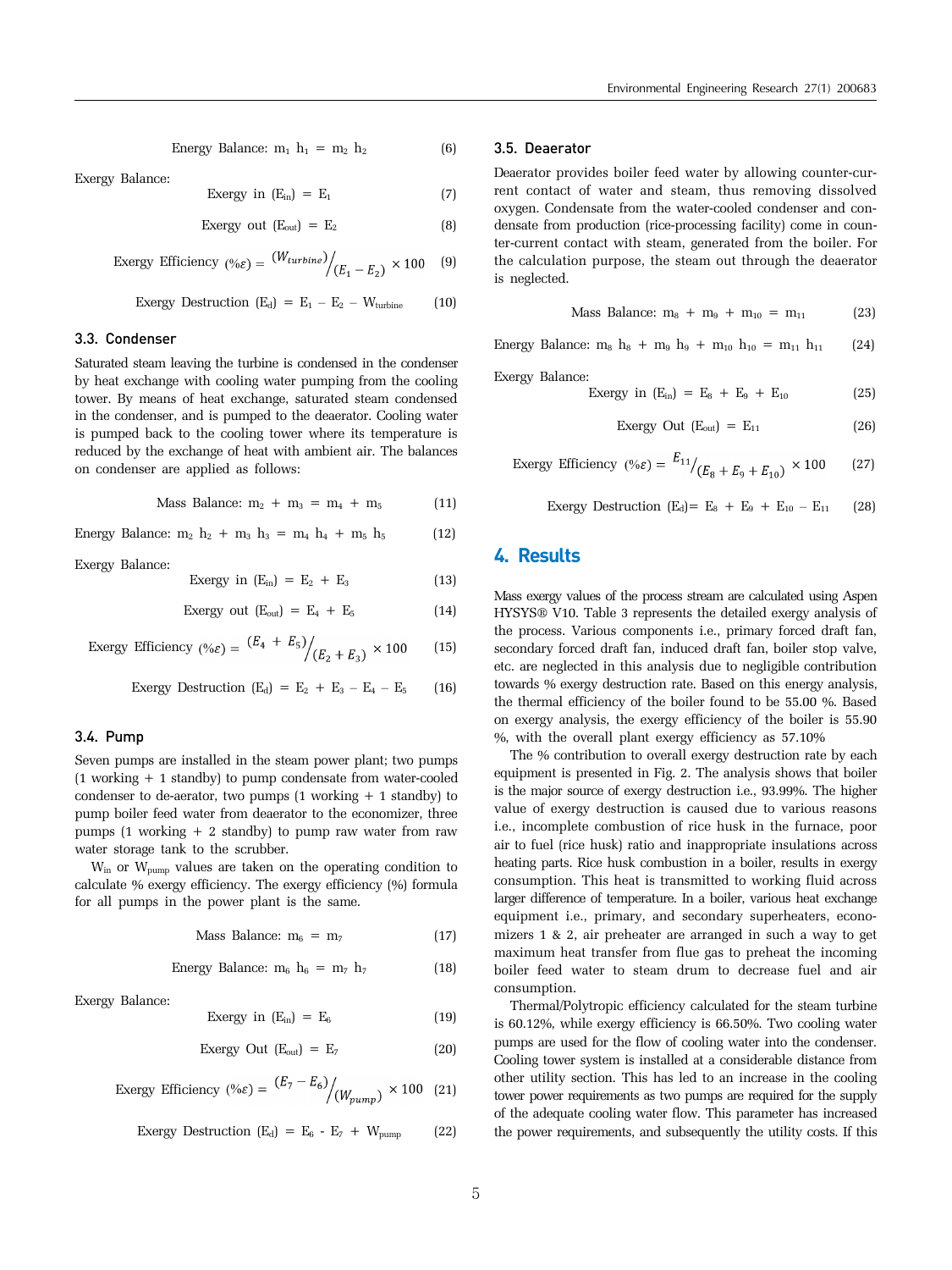| Equipment              | Exergy Efficiency, $\epsilon$ (%) | Exergy Destruction, $E_d$ (MW) | % age contribution |
|------------------------|-----------------------------------|--------------------------------|--------------------|
| Boiler                 | 55.80                             | 36.90                          | 93.99              |
| Turbine                | 66.50                             | 1.50                           | 3.82               |
| Surface Condenser      | 62.60                             | 0.34                           | 0.87               |
| Raw Water Pump         | 52.80                             | 0.00                           | 0.00               |
| Cooling Water Pump     | 56.90                             | 0.30                           | 0.76               |
| Boiler Feed Water Pump | 55.70                             | 0.03                           | 0.08               |
| Condensate Pump        | 55.50                             | 0.00                           | 0.00               |
| De-aerator             | 51.30                             | 0.19                           | 0.48               |
| Overall Plant          | 57.10                             | 39.26                          | 100                |

**Table 3.** Exergy Efficiency (%) and Exergy Destruction Rate Calculation of Steam Power Plant



**Fig. 2.** Power plant equipment contribution towards total exergy loss of the system.

is replaced with a single cooling water pump with a high flow rate pump, which will not only decrease in cost but will increase the % exergy efficiency of the plant.

Various case studies are carried out on Aspen HYSYS® V10 to analyze the effect of operational parameters on the performance of the system, which are presented as follows:

#### 4.1. Case Study-1

Fig. 3 represents the effect of primary air temperature on the combustion. The analysis shows that there is nearly a linear relationship between primary air temperature and flue gas production rate. Primary air, before entering the boiler, is passed through the air preheater where it takes heat from the flue gases coming from economizer 1. As the temperature of the primary air is increased, the production rate of flue gases increases showing that the increase in temperature has contributed towards an increase in the combustion efficiency. The comparatively reduced amount of carbon is un-combusted, decrease in ash/residue production rate which helps in improved % exergy efficiency of the boiler. This case-study is also in agreement with the research conducted by various researchers [20, 27-30].



**Fig. 3.** Effect of primary air temperature on production of flue gases and ash in the boiler.

## 4.2. Case Study-2

Fig. 4 represents the effect of properties of superheated steam temperature (at the turbine inlet) on the polytropic efficiency of the turbine. The analysis shows that with the increase in steam temperature from 350 to 450°C, a 3% increase in polytropic efficiency is observed. Increase in temperature of the system results in the increase in the superheating degree, which leads to the improved operational efficiency of the steam turbine. This case-study is also in agreement with the research conducted by various researchers [27, 29, 30].



Fig. 4. Influence of superheated steam parameters on steam flow rate.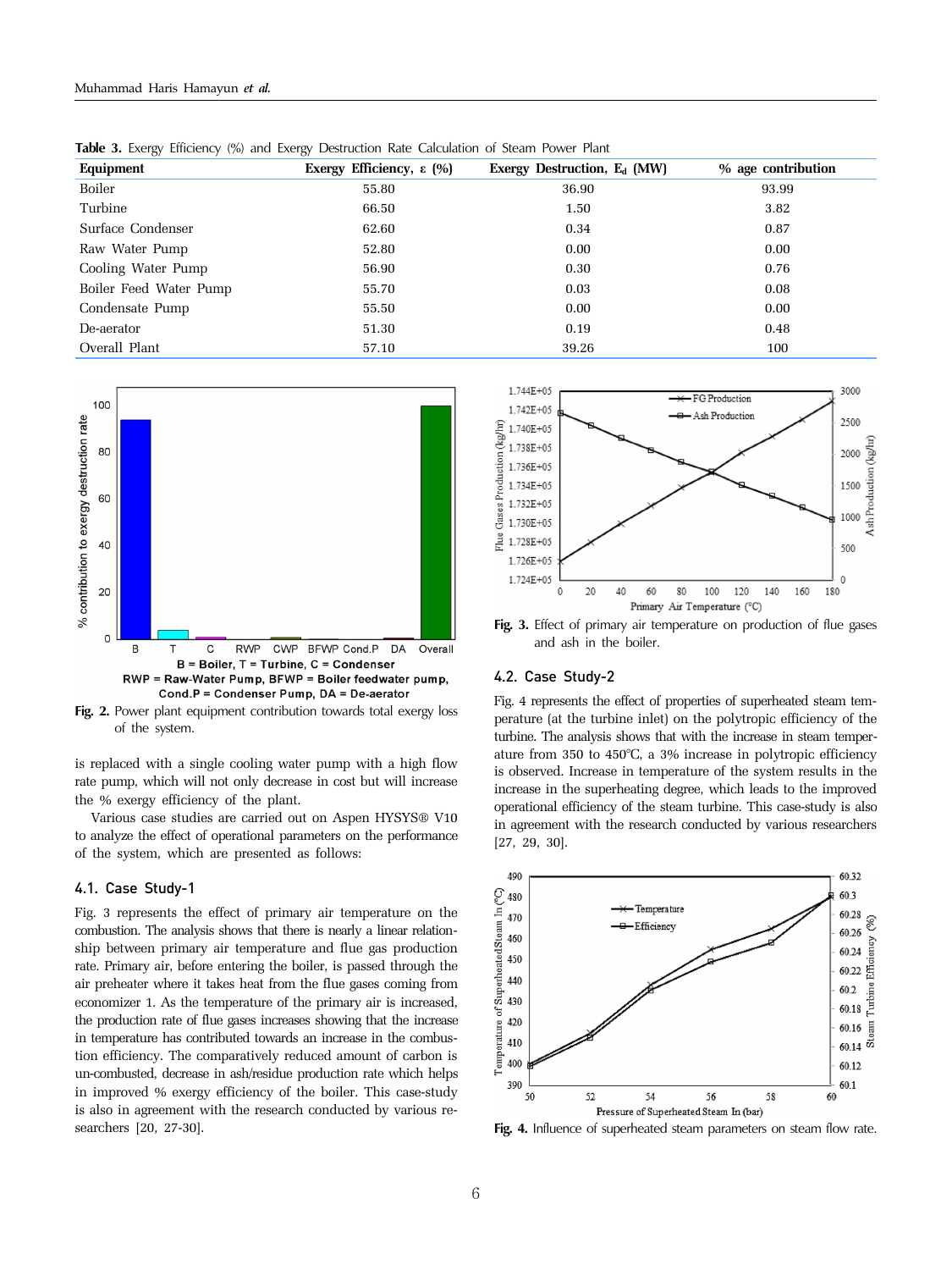## 4.3. Case Study-3

Fig. 5 represents the effect of superheated steam temperature and pressure on the steam requirements by the steam turbine, keeping electricity production capacity same i.e., 2.97 MW. The analysis shows that with the increase in temperature and pressure of the superheated steam (from the boiler), the steam flowrate requirement is decreased. This case-study is also in agreement with the research conducted by various researchers [27, 29, 30].



**Fig. 5.** Effect of superheated steam properties on steam turbine operating efficiency.

## 5. Conclusions

The objective of the work was to evaluate the performance of the steam power plant based on energy and exergy analyses. The exergy analysis shows that the boiler is the major source of exergy destruction rate in the process, mainly due to incomplete combustion, inappropriate air to fuel ratio, inappropriate insulations. It is recommended to install the variable flowmeters on the air stream and apply an interlock control scheme with incoming feed for maintaining effective fuel to air ratio. Insulation across the furnace and heating parts needs to be improved as it is another factor towards the increase in the exergy destruction rate through the boiler. The % exergy destruction rate associated with the steam turbine is 3.81%, because the turbine is operating below the design specifications i.e., 61 bar is the design pressure, while the steam turbine is operating at 50 bar, which is causing decrease in thermal and exergy efficiency. Operating cooling tower with a single pump can result in improved exergy efficiency of the plant. It will result in improved exergy efficiency of the overall plant, eventually resulting in an improved cost of the plant.

# Acknowledgments

The authors are thankful to the Department of Chemical Engineering, COMSATS University Islamabad, Lahore Campus, for providing licensed version of Aspen HYSYS® V10. The financial support from the University of Seoul and National Research Foundation under the under the project (NRF- 2020R1I1A1 A01072793) is gratefully acknowledged to conduct this research.

## Author Contributions

M.H.H. (Lecturer, Ph.D) and I.S. (Ph.D) wrote the manuscript and conducted the simulation study. A.A. (Research Professor) performed the data analysis. M.H. (Professor) and Y.-K.P. (Professor) planned the study and revised the manuscript.

## **Nomenclature**

- BFW Boiler feed water
- $E_d$  Exergy destruction (kW)
- MBP Mixed bed polisher
- Po Reference pressure (Bar)
- R Ideal gas constant
- R.O. Reverse osmosis
- W Work produced (turbine) or work consumed (pump)
- $T_0$  Reference temperature  $(°C)$

## Greek Letters

- ε Exergy efficiency (%)
- $x_i$  Mole fraction of component, i
- $e_{\mathit{ch},\mathit{i}}\;$  Individual component molar exergy value

### **Subscripts**

- 1 Steam at the inlet of turbine
- 2 Steam at the outlet of turbine
- 3 Cooling water at the inlet of condenser
- 4 Cooling water at the outlet of condenser
- 5 Condensate at the outlet of condenser
- 6 Stream at the pump inlet
- 7 Stream at the pump outlet
- 8 Polished water from the mixed bed polisher
- 9 Saturated steam from the low-pressure header
- 10 Recovered condensate from paddy section
- 11 Boiler feed water inlet to the boiler

## **References**

- 1. Islam Miskat M, Ahmed A, Rahman MS, et al. An Overview of the Hydropower Production. Potential in Bangladesh to Meet the Energy Requirements. *Environ. Eng. Res.* 2020;26:1-13.
- 2. Perwez U, Sohail A, Hassan SF, Zia U. The long-term forecast of Pakistan's electricity supply and demand: An application of long range energy alternatives planning. *Energy* 2015;93: 2423-2435.
- 3. Abdullah A, Ahmed A, Akhter P, et al. Potential for sustainable utilisation of agricultural residues for bioenergy production in Pakistan: An overview. *J. Clean. Prod.* 2020:125047.
- 4. Neises T, Turchi C. A Comparison of Supercritical Carbon Dioxide Power Cycle Configurations with an Emphasis on CSP Applications. *Energy Procedia* 2014;49:1187-1196.
- 5. Ansari SH, Ahmed A, Razzaq A, Hildebrandt D, Liu X, Park Y-KK. Incorporation of solar-thermal energy into a gasification